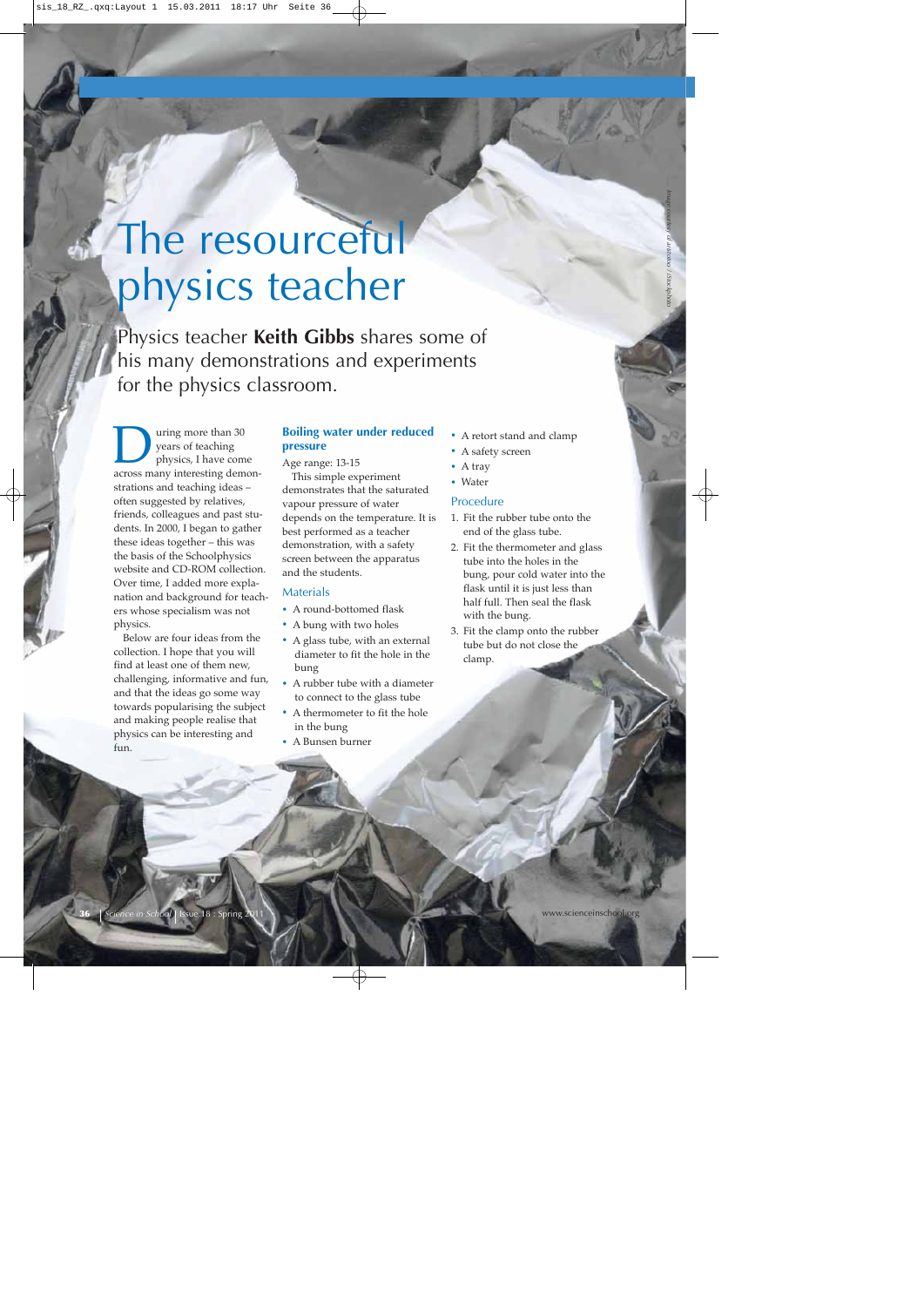# **Physics C** Chemistry **Thermodynamics Circular motion Electromagnetism Gravitational fields** *<u>D* Inertia</u> **Boiling points Ages 13-19**

The four experiments described in this article are innovative and use items that are easily available in school laboratories. The aim, materials, procedure and diagram for each experiment make it very straightforward for teachers and students to understand the processes and theories involved. It is also interesting to read about the author's experiences and the results that he obtained from these experiments.

Teachers could use the experiments for a wide array of physics topics and adapt them to different age groups, depending on how much theory the teacher chooses to explain. They can be performed as a pre-topic experiment to introduce the students to the theory or

else while the theory is being explained, to consolidate concepts with facts. A discussion can be held with students during the experimental investigations to prompt them to make predictions and explain the outcomes.

The activities can be used with students of different ages, depending on the emphasis. The boiling water activity could be used with students aged 13-15 to discuss the boiling point of water; for students aged 16- 19, it could be used in a lesson about gas laws. The coat-hanger experiments could be used with 16- to 18-year-olds to introduce circular motion, centripetal force and centripetal acceleration. For 10- to 13-yearolds, the electromagnetic separator activity could be used in general science lessons or to discuss magnetic materials; for students aged 14+, it could be used in magnetism lessons. Finally, the experiment with the falling jar could be used for students aged 16+ to teach simple harmonic motion, gravitation and inertia.

These types of demonstration are ideal for students who are visual learners and who will understand and remember theory better when they see it applied in practice.

*Catherine Cutajar, Malta*

4. Use the Bunsen burner to heat the water to boiling.

**REVIEW**

**REVIEW** 

- 5. Close the clamp and turn off the Bunsen burner.
- 6. Invert the flask and pour cold water over it.

Steam will condense inside the flask, reducing the pressure and allowing the water to start boiling again. When the water stops boiling, pour more water over the flask. How low can you get the temperature and still observe the water boiling? You should be able to get the water to boil at 40 °C – I once observed the water boiling at body temperature (37 °C)!

**Safety note:** wear safely goggles. Although unlikely, it is possible that the glass flask could shatter, so keep a safety screen between the experiments and the students. If possible, stand behind the screen yourself.

See also the general safety note on the *Science in School* website (www.scienceinschool.org/safety) and on page 65.

#### **Theory**

The explanation is that the saturated vapour pressure of water depends on the temperature: the lower the temperature, the less water vapour the air can hold (see Table 1). When the water condenses, it lowers the pressure in the flask – and this, of course, allows water to boil at less than 100 °C.

# An alternative method

A simpler method is to partly fill (about 20%) a syringe with 50-60  $^{\circ}$ C warm water. Then pull on the plunger of the syringe. This lowers the pressure in the syringe, causing the water to boil at well below 100 °C.

| Temperature    | <b>Saturated vapour</b><br>pressure |
|----------------|-------------------------------------|
| $37^{\circ}$ C | $0.06 \times 10^5$ Pa               |
| $60^{\circ}$ C | $0.19 \times 10^5$ Pa               |
| 75 °C          | $0.38 \times 10^5$ Pa               |
| $85^{\circ}$ C | $0.57 \times 10^5$ Pa               |
| 100 °C         | $10^5$ Pa                           |

**Table 1:** Dependence of saturated vapour pressure of water on temperature

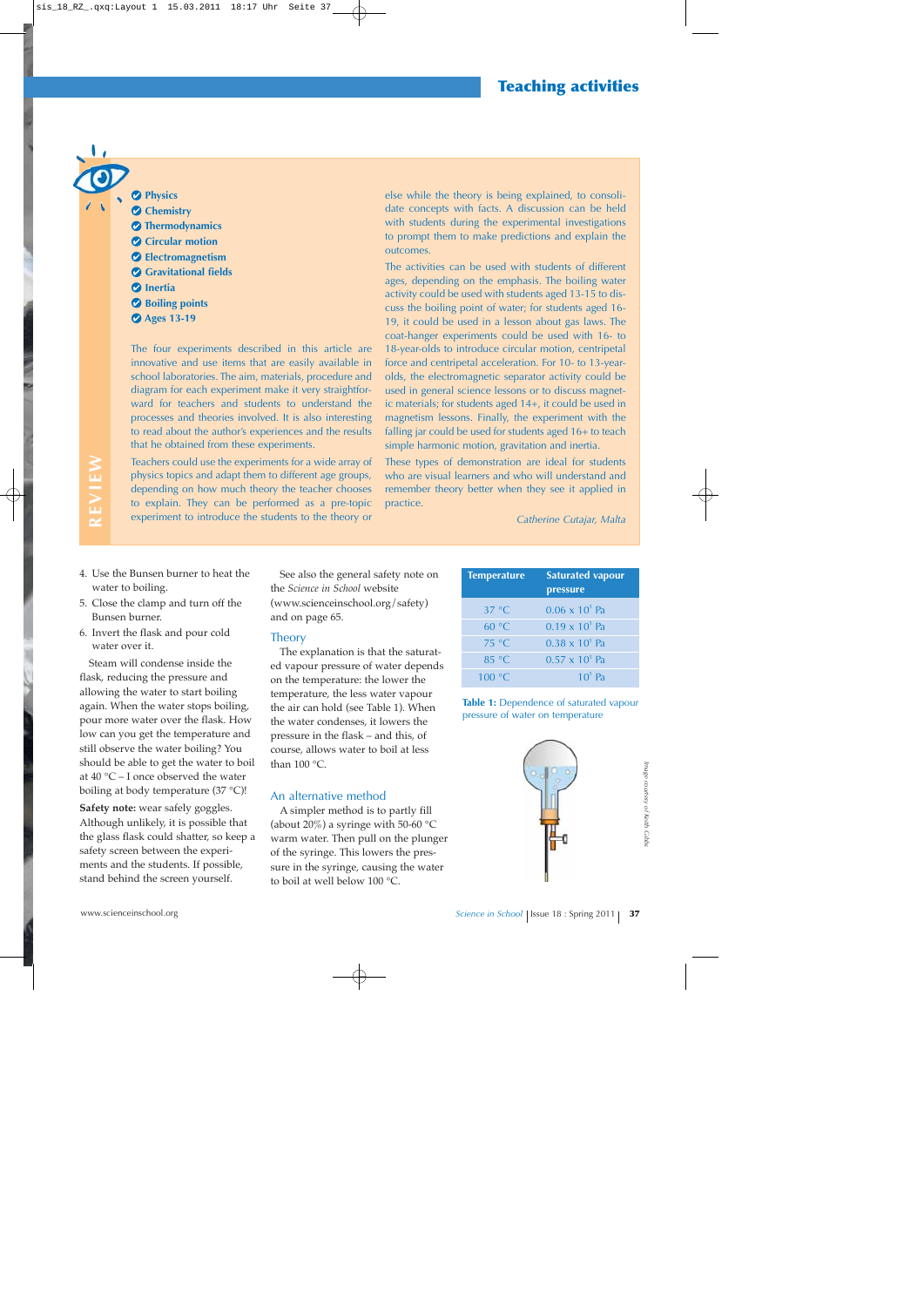#### *Image courtesy of Floortje / iStockphoto*

# **The wire coat hanger and circular motion**

Age range: 14-18

This is a simple demonstration of centripetal force.

#### Materials

- **·** A wire coat hanger with the end filed to a point
- **·** A metal file
- **·** A small coin

#### Procedure

- 1. Bend the wire coat hanger until it forms a square.
- 2. File the tip of the hook flat and then bend the hook until it points towards the opposite corner of the square (see diagram).



- 3. Balance a small coin (try a UK one-penny piece or a 5 or 10 Euro-cent coin) on the hook.
- 4. Place one finger in the corner of the square opposite the hook and spin the coat hanger in a vertical circle. The coin should remain in place.

#### **Theory**

The force of the hook on the coin provides the centripetal force, and this always acts towards the centre of rotation.

How many coins can you balance on the swinging coat hanger? My record is five one-penny pieces. With only one penny and with great care, I have once even been able to bring the coat hanger to rest without the coin falling off.

#### **Electromagnetic separator**

Age range: 16-18

This is a small-scale simulation of the type of electromagnetic separator that is used industrially to separate non-ferrous metals from other nonmetallic scrap, and is suitable as a teacher demonstration.

#### **Materials**

Image courte

**·** A U-shaped electromagnet with an iron core to give a high field intensity

> Fairground ride-goers should be grateful to centripetal force

> > *source: Flickr*

- **·** An AC (alternating current) power supply
- **·** Aluminium scraps (e.g. kitchen foil)
- **·** A piece of thin card
- **·** Some scraps of paper

# Procedure

- 1. Place the card on top of one arm of the electromagnet and put a few scraps of aluminium and paper onto the card.
- 2. Connect the electromagnet to an AC supply and turn on the current. The aluminium scraps will be ejected from the magnetic field.



*Image courtesy of Keith Gibbs* nage courtesy of Keith Cibb

## **Theory**

The AC electromagnet induces eddy currents within the aluminium scraps. These turn the scraps into tiny electromagnets that are then repelled by the large electromagnet and so fly off the card. With non-metallic scraps there are no induced currents and so these scraps remain on the card.

In a moving-belt version of this experiment, mixed metal and nonmetal scraps are passed along a belt over an AC electromagnet. This induces eddy currents in the metal scraps, which are then repelled by the field and fly off sideways while the remaining non-metal scraps continue along the belt. Schools might be able to construct such a version for demonstration use, using a mixture of paper and aluminium.

#### **A floating block in a falling jar**

Age range: 11-18, depending on the treatment of the theory.

This is a very useful demonstration of one of the ideas of general relativity, using a wooden block floating in a jar of water that is suspended from a spring.